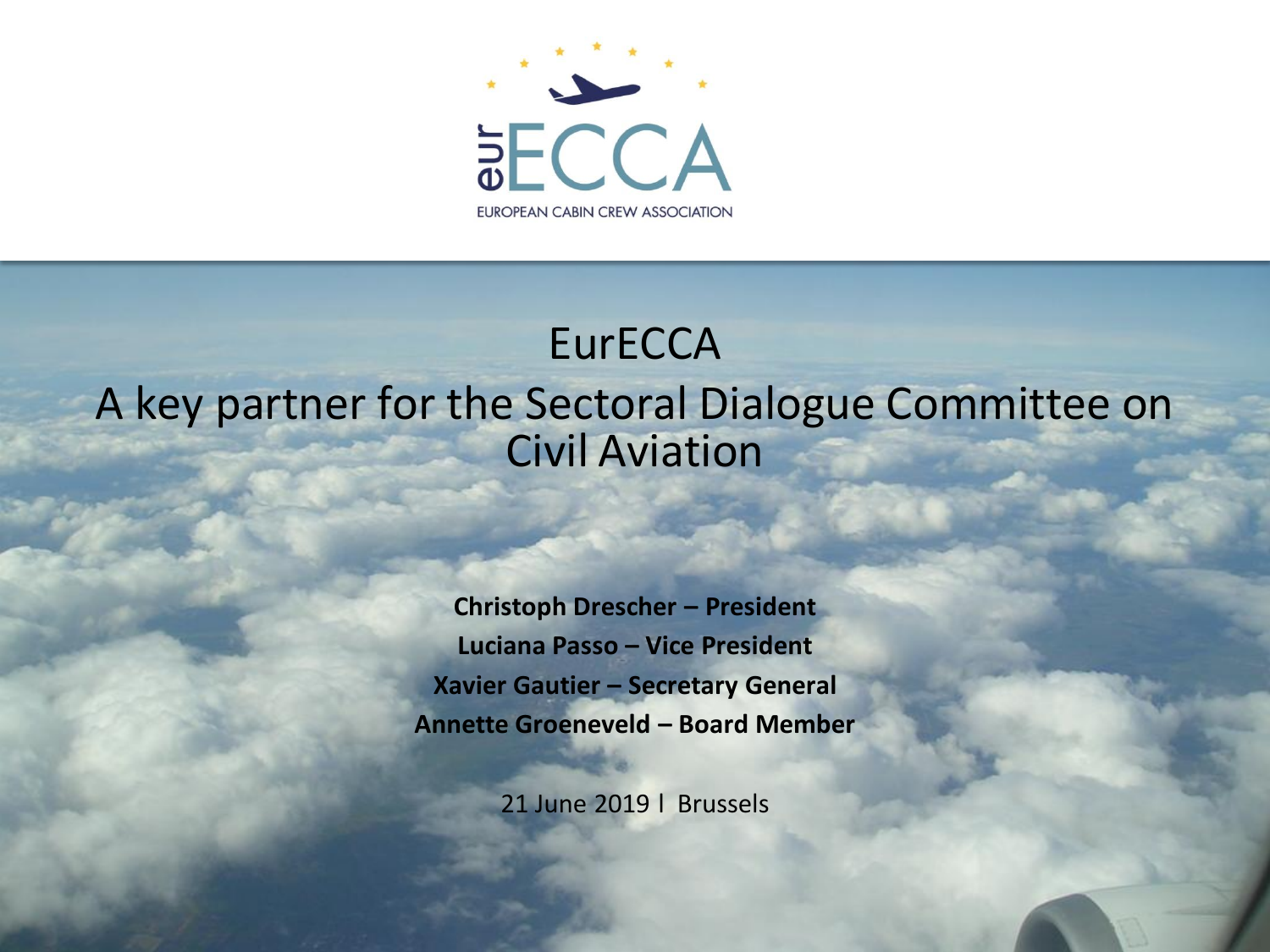#### Who we are



- European Cabin Crew Association 35,000 (70% of organised cabin crew)
- Created in 2014 in Brussels
- Registered international non-profit association organised and existing under the laws of Belgium with permanent office in Brussels
- Representing cabin crew unions in 9 countries
- Staff and Board are all cabin crew
- Not connected to specific political party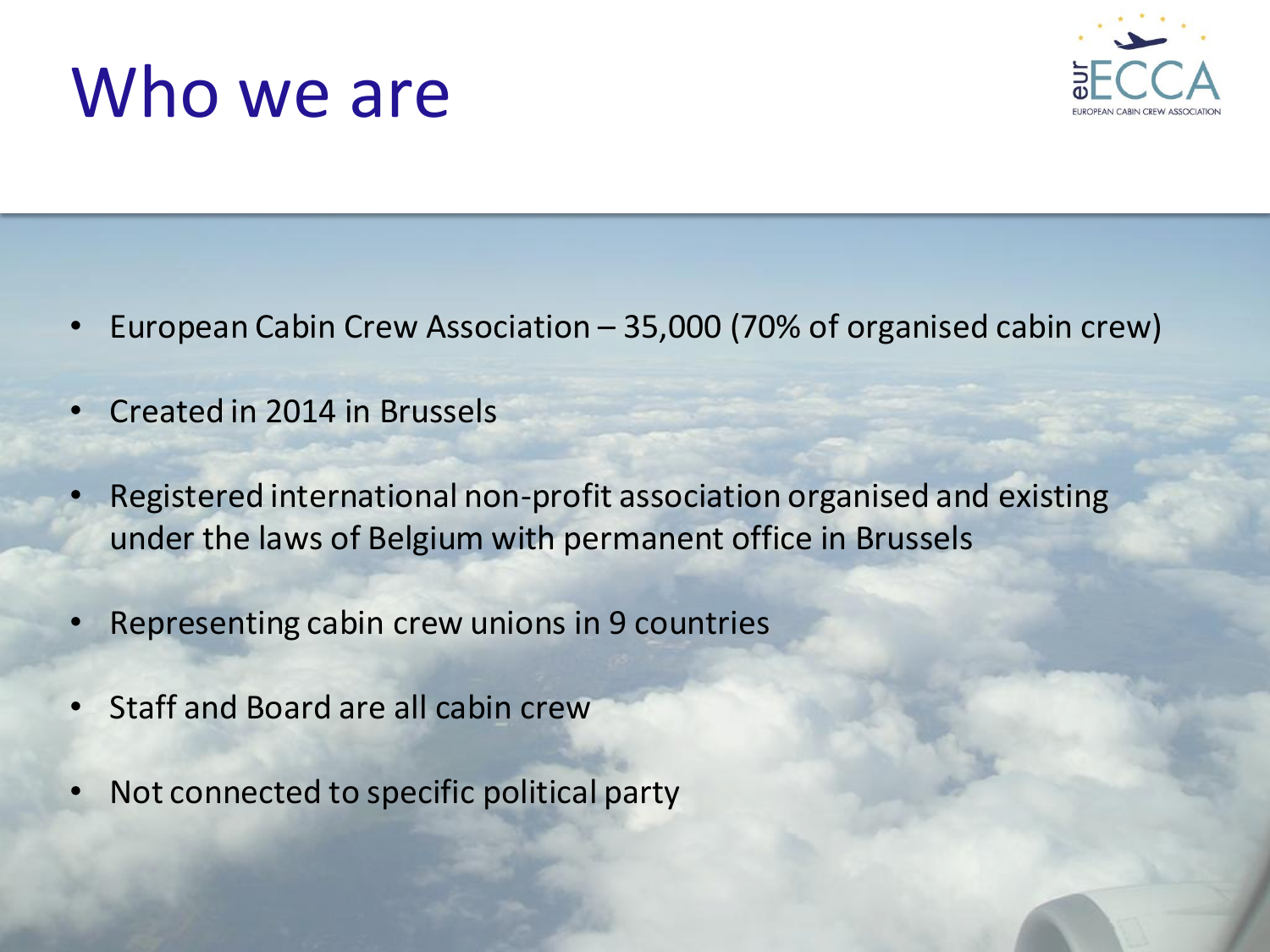### Areas of expertise



#### **Technical**

- Protocols for dealing with contagious diseases on board
- Health emergencies on board
- Long-term impacts of working conditions on cabin crew's health
- Flight Time Limitations (FTL)
- CEN TC463 Cabin Air Quality
- Cabin Safety procedures

#### **Working/ Social conditions**

- **Interoperability**
- Social dumping
- Atypical forms of employment
- Fair competition
- Trans-national airlines: low cost & low fare airlines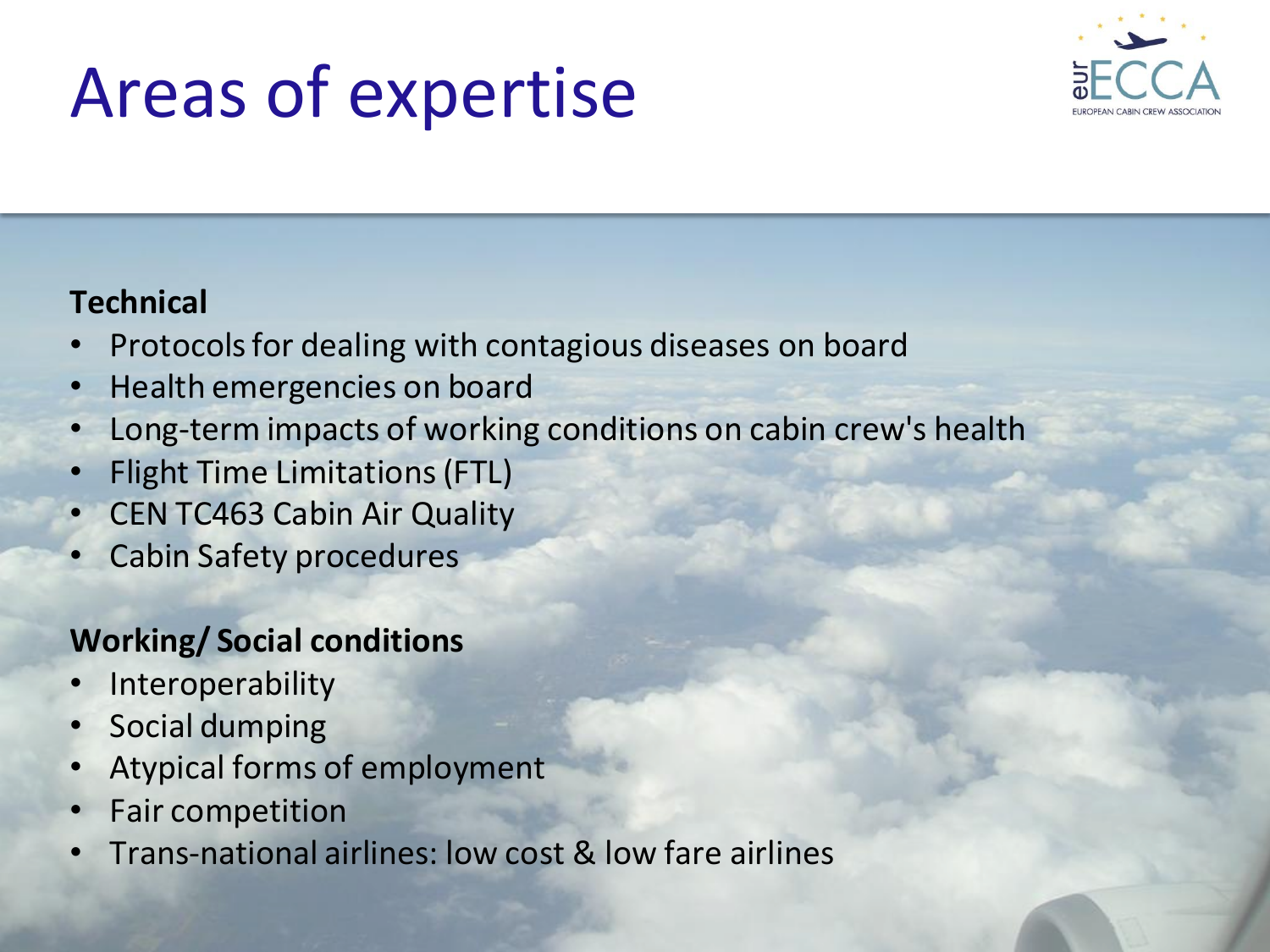#### Where we operate



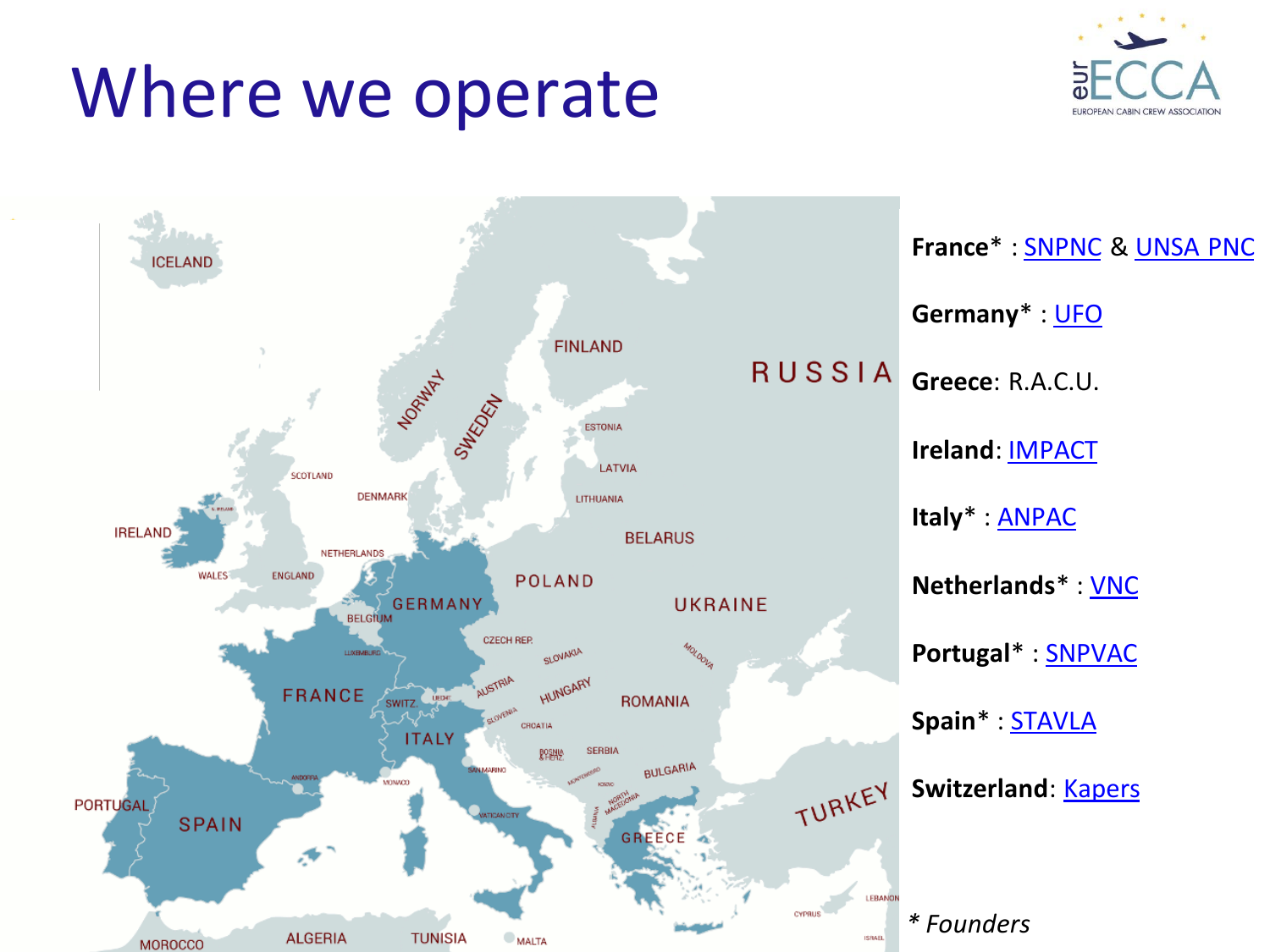### Airlines Represented



Aer Arann Islands Aer Lingus Aigle Azur Air Austral Air Calédonie Aircalin Air Caraïbes Air Corsica Air Dolomiti Air France Air Italy Airlinair Air Méditerranée Air Saint-Pierre Air Tahiti Air Tahiti Nui Alitalia

Arke ASL Airlines Britair Chalair Aviation Cityjet Condor Corsair easyJet EuroAtlantic Europe Airpost Eurowings French Bee **Germanwings HOP** Iberia Iberia Express

Joon KLM KLM Cityhopper La Compagnie Level Lufthansa Lufthansa CityLine LGW Meridiana Norwegian openskies Portugalia Regional Ryanair Sata Sun Express Swiss

TAP Portugal Transavia TUI Fly Volotea Vueling **White** XL Airways France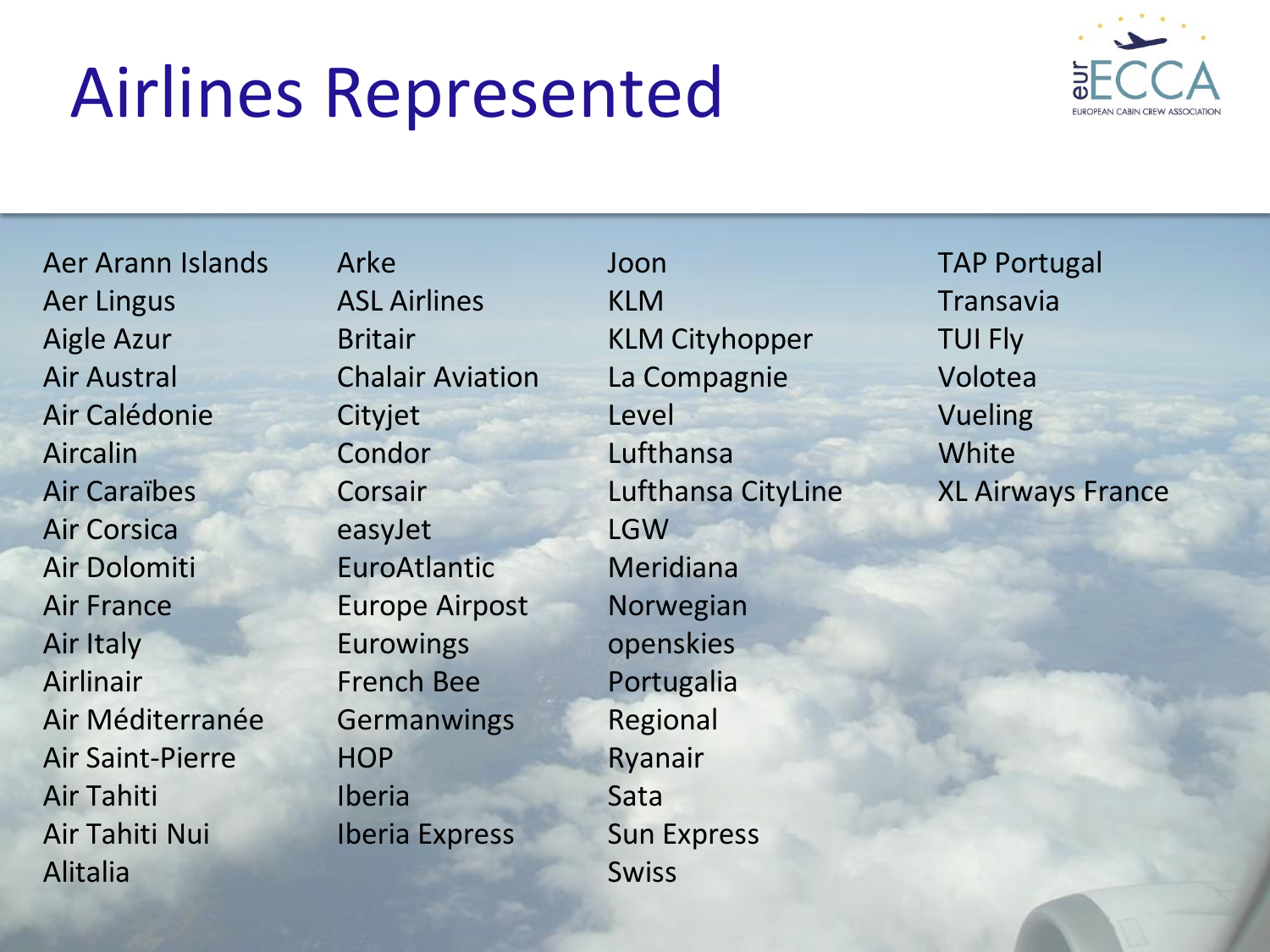## Our principles



- EurECCA was founded because of the need for cabin crew members in Europe to be able to express the **views and opinions as one**
- EurECCA subscribes to the view of a **unified, peaceful and prosperous European union**, that has a concern for social aspects and shows solidarity
- EurECCA **works together with other associations** in the field of civil aviation and social issues, basing itself on the principles of independence, respect, mutual recognition and equality
- EurECCA is based on **democratic principles, and on solidarity and consensus**. It is also underpinned by shared positions on issues relating to cabin crews at European level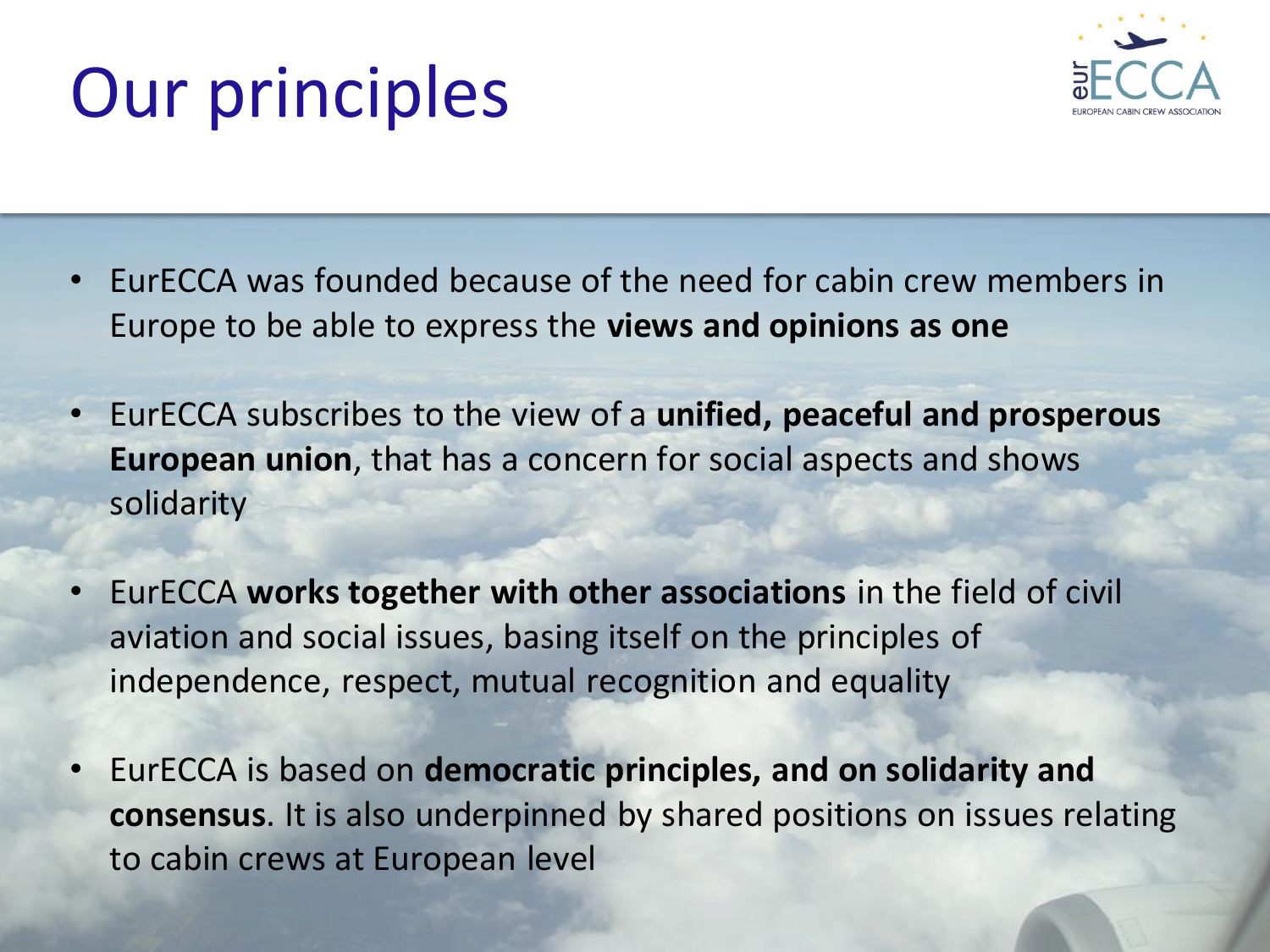### What we do



- We promote **safety** and **security** on board as a priority
- We stand up for **fair** living and work conditions
- We share our **technical expertise** with competent authorities and EASA
	- to provide practical know-how
	- to shape meaningful legislation based on real-life experience
- We **proactively anticipate** and prepare for issues affecting cabin crew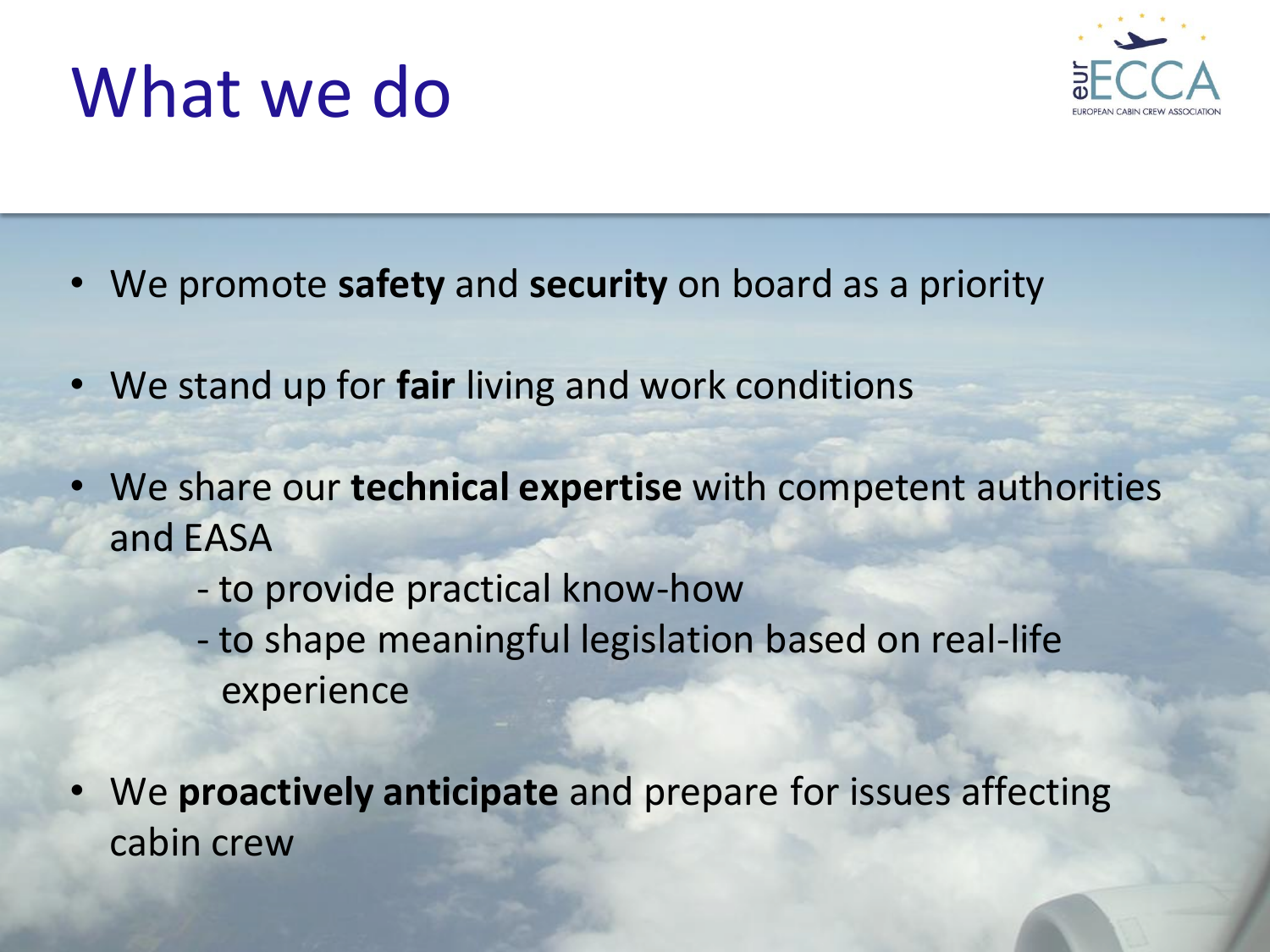#### Raising awareness of issues in 2018



| Social dumping: a right ends where abuse begins                                                                                                                     | <b>Position Paper</b> | Feb            |
|---------------------------------------------------------------------------------------------------------------------------------------------------------------------|-----------------------|----------------|
| Safeguarding fair competition in air transport                                                                                                                      | <b>Position Paper</b> | Mar            |
| Survey of cabin crew: study on employment and working conditions of aircrews in the EU internal aviation<br>market                                                  | <b>Position Paper</b> | Apr            |
| Low cost, high risk                                                                                                                                                 | <b>Press Release</b>  | Jul            |
| EurECCA raises concerns that refusal to respect EU and national legislation may jeopardise passenger and<br>crew safety on low cost airline                         | <b>Press Release</b>  | July           |
| EurECCA urges Ryanair to be fair to passengers, by being fair to crew members                                                                                       | <b>Press Release</b>  | July           |
| EurECCA outraged by Ryanair's latest unfair treatment of staff                                                                                                      | <b>Press Release</b>  | July           |
| <b>Crew Interoperability</b>                                                                                                                                        | <b>Position Paper</b> | Aug $+$<br>Oct |
| EurECCA takes note of the French Supreme Court ruling on Ryanair which will pave the way for the budget<br>airline's conviction for fraudulent employment practices | <b>Position Paper</b> | Sept           |
| EurECCA supports EU Aviation Summit's call for better social standards and clear rules for the industry to<br>abide by                                              | <b>Position Paper</b> | Oct            |
| <b>EurECCA celebrates is conception 5 years ago today</b>                                                                                                           | <b>Press Release</b>  | Oct            |
| EurECCA opposes proposals to implement interoperability for cabin crew                                                                                              | <b>Position Paper</b> | <b>Nov</b>     |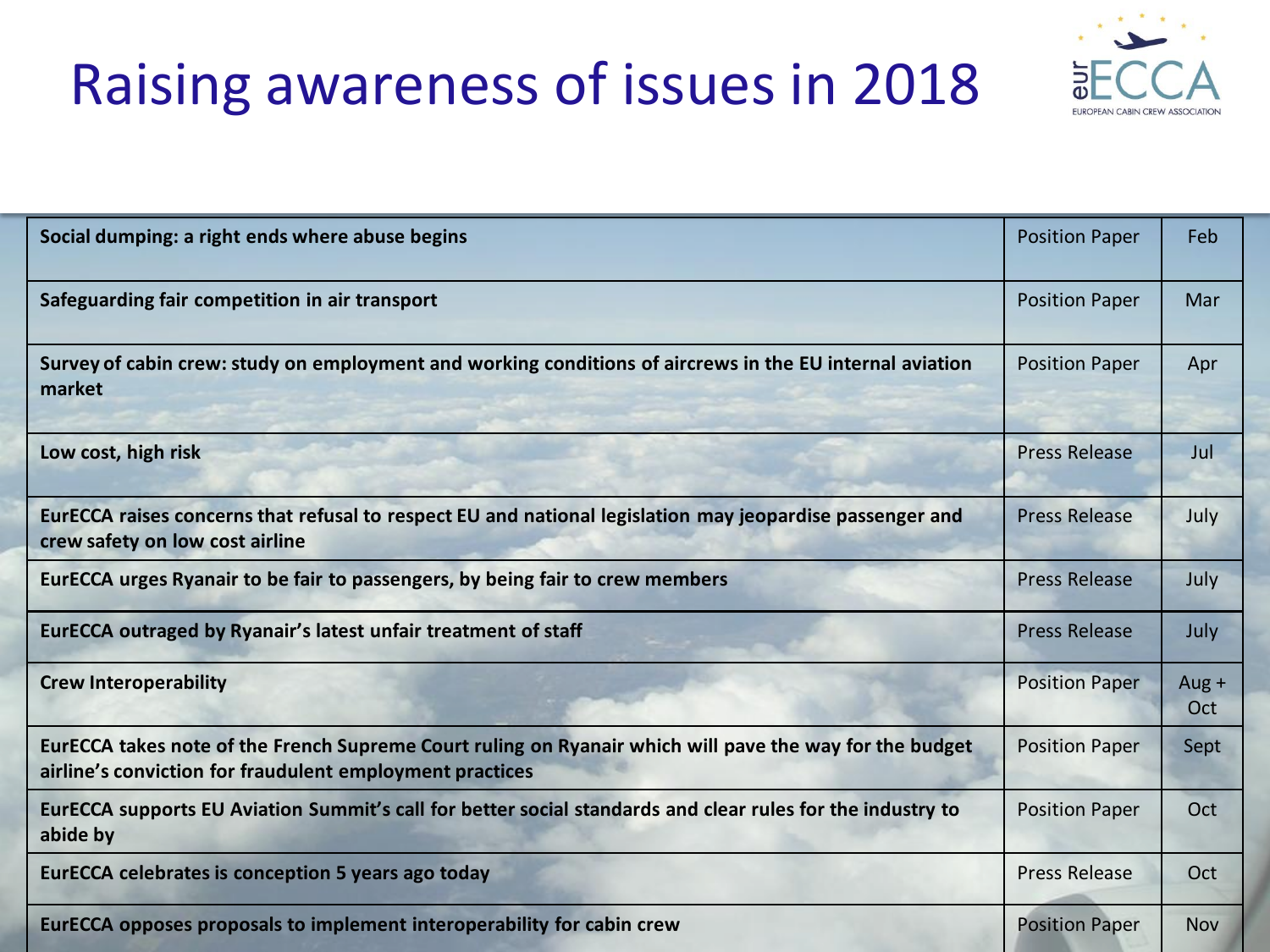#### So far in 2019



| EurECCA urges the EU Commission for more concrete action on the Social Agenda                                               | <b>Press Release</b>  | Mar   |
|-----------------------------------------------------------------------------------------------------------------------------|-----------------------|-------|
| EurECCA calls for tighter legislation to ensure that crew and passenger safety is not in danger                             | <b>Press Release</b>  | Mar   |
| EurECCA expresses concern over EU-Qatar Air Transport Agreement                                                             | <b>Position Paper</b> | Mar   |
| EurECCA supports growing campaign to reduce cabin crew's exposure to the physical and mental strains of<br>their profession | Statement             | Apr   |
| EurECCA fully supports the recent study on aerotoxic syndrome                                                               | Statement             | April |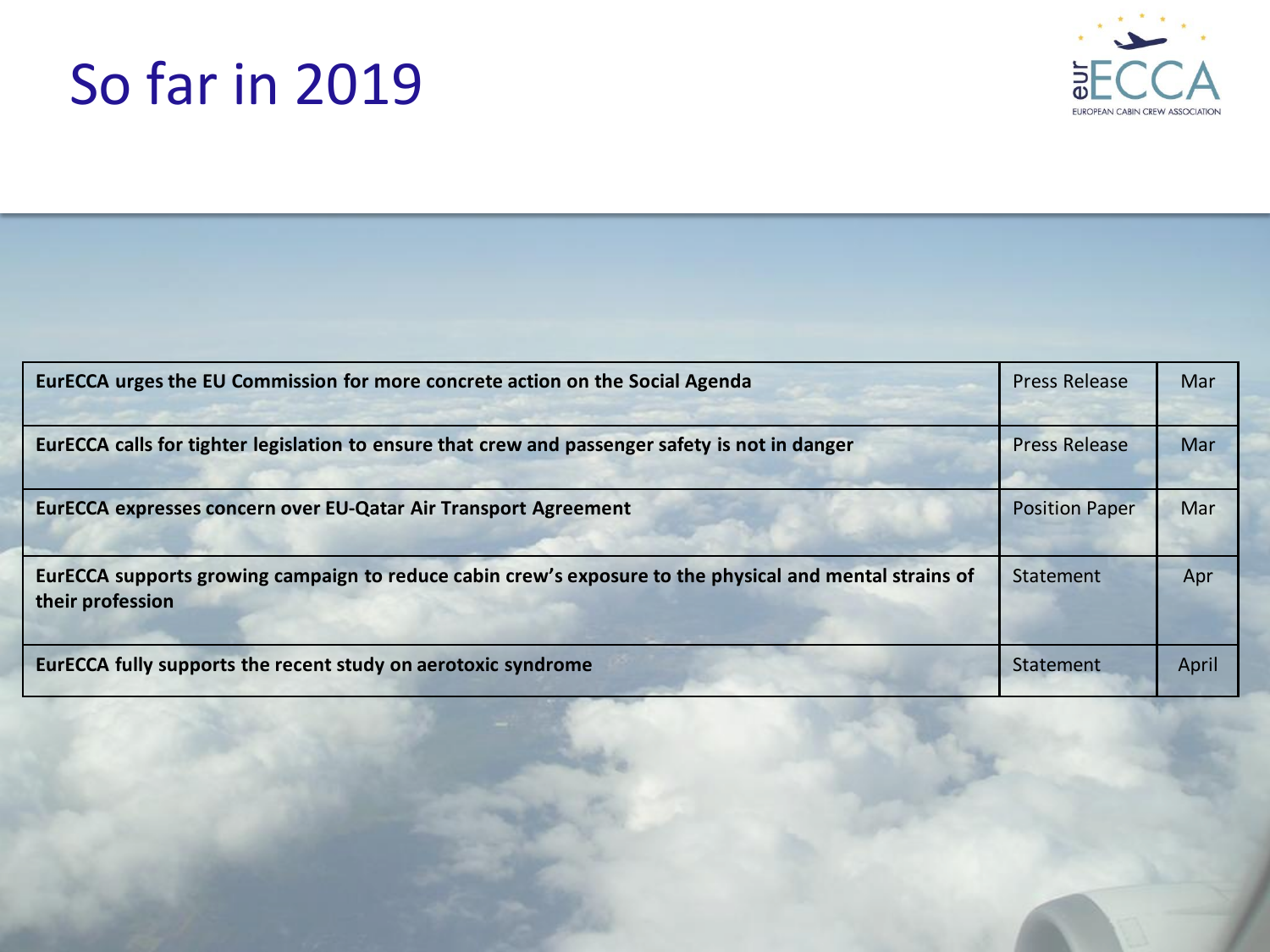## Ongoing issues



- The social challenges of mobile staff in aviation
- Principal place of business
- Temporary agency work
- Self-employment
- Posted workers
- Home base
- Ensuring fair competition inside and outside Europe
- Ownership and control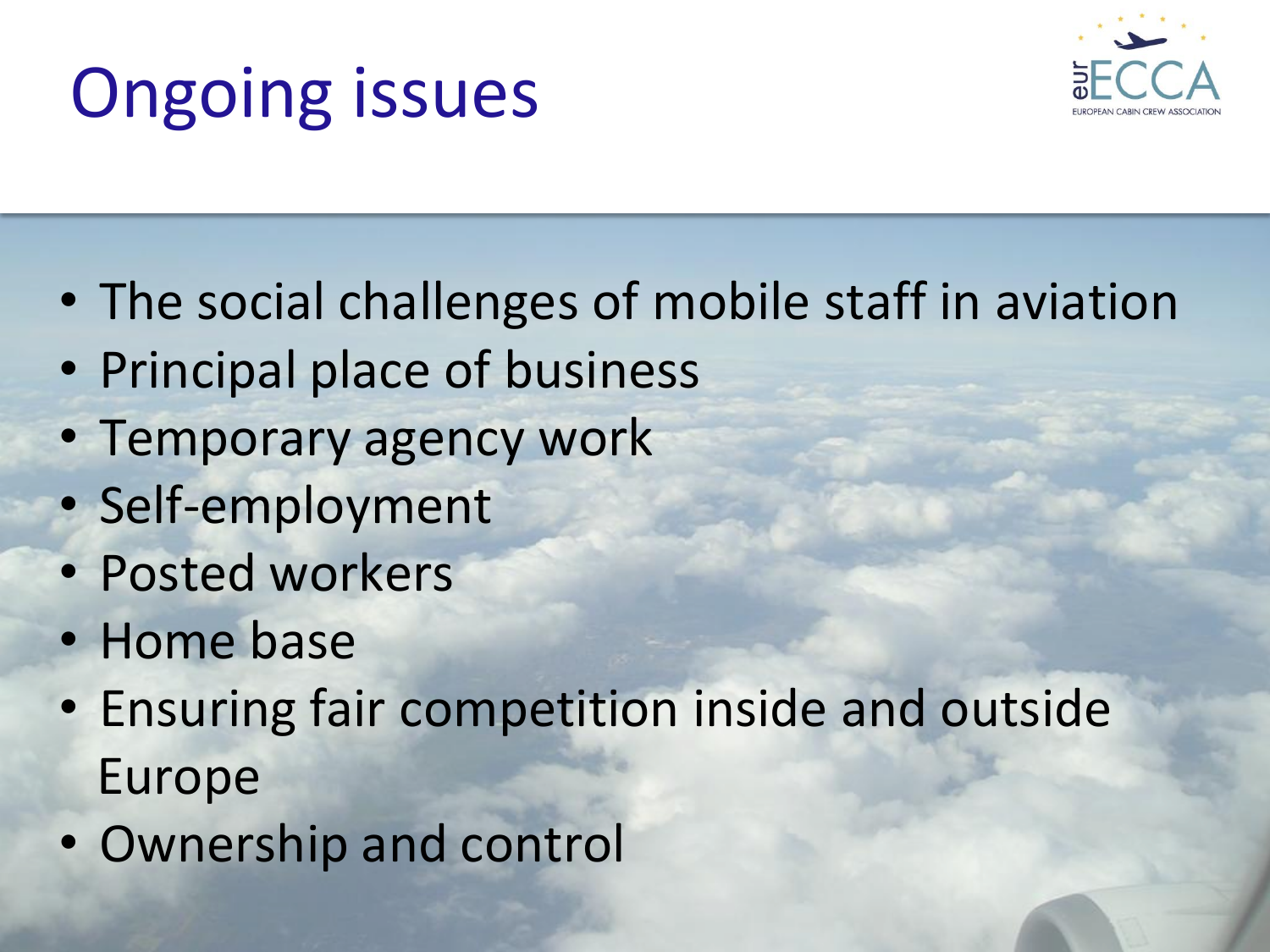

## Cooperating with social partners on key areas:

- Aviation Strategy for Europe
- Atypical forms of employment
- Transnational collective labour agreements at company level

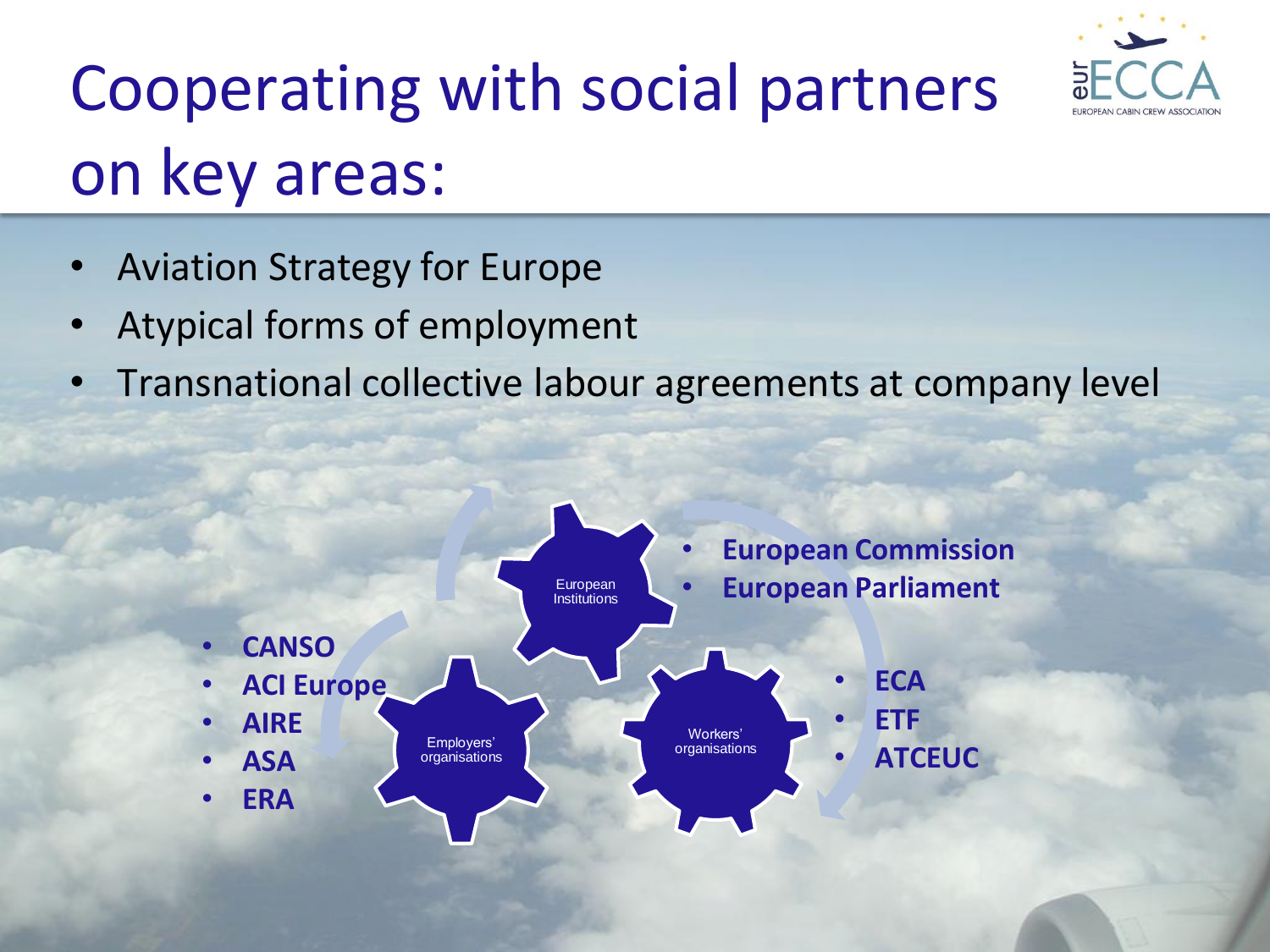### Aim of this meeting



• Be a formal partner of the Sectoral Social Dialogue – Civil Aviation, based on

- Our legitimacy (70% representation)
- Our professionalism
- Our expertise AND experience